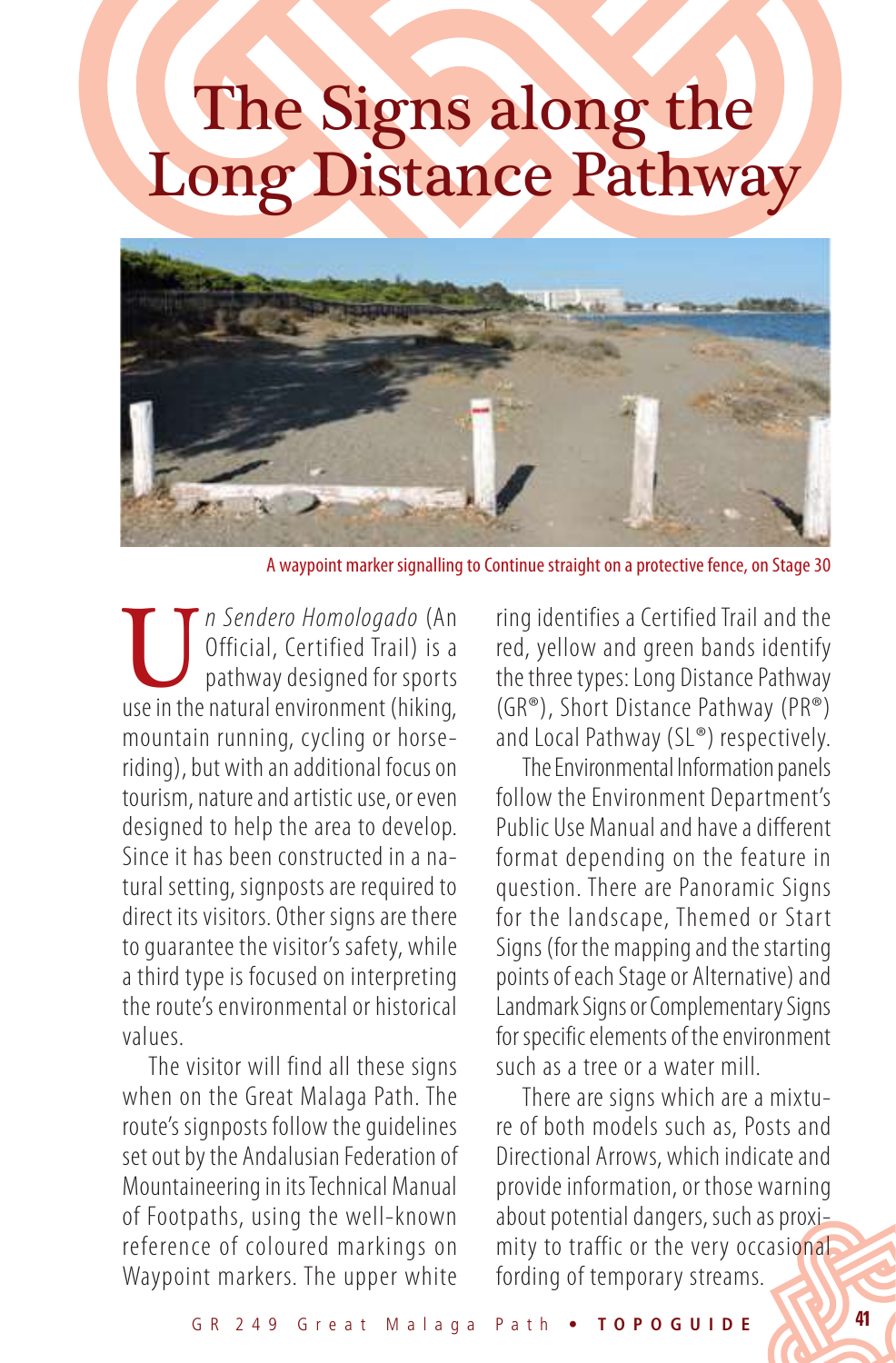



**1** Marker to Continue Along the GR



**2** Marker to Continue Along 2 GRs – Different Symbols



**3** Marker for a Wrong Direction for the GR







**<sup>4</sup>** A GR overlapping with a SL **<sup>5</sup>** A GR overlapping with a PR **<sup>6</sup>** A GR overlapping with a SL and a PR



**9** Marker for a PR and SL (and a Pathway for Local Use)



**7** Marker for a SL (and a Pathway for Local Use)